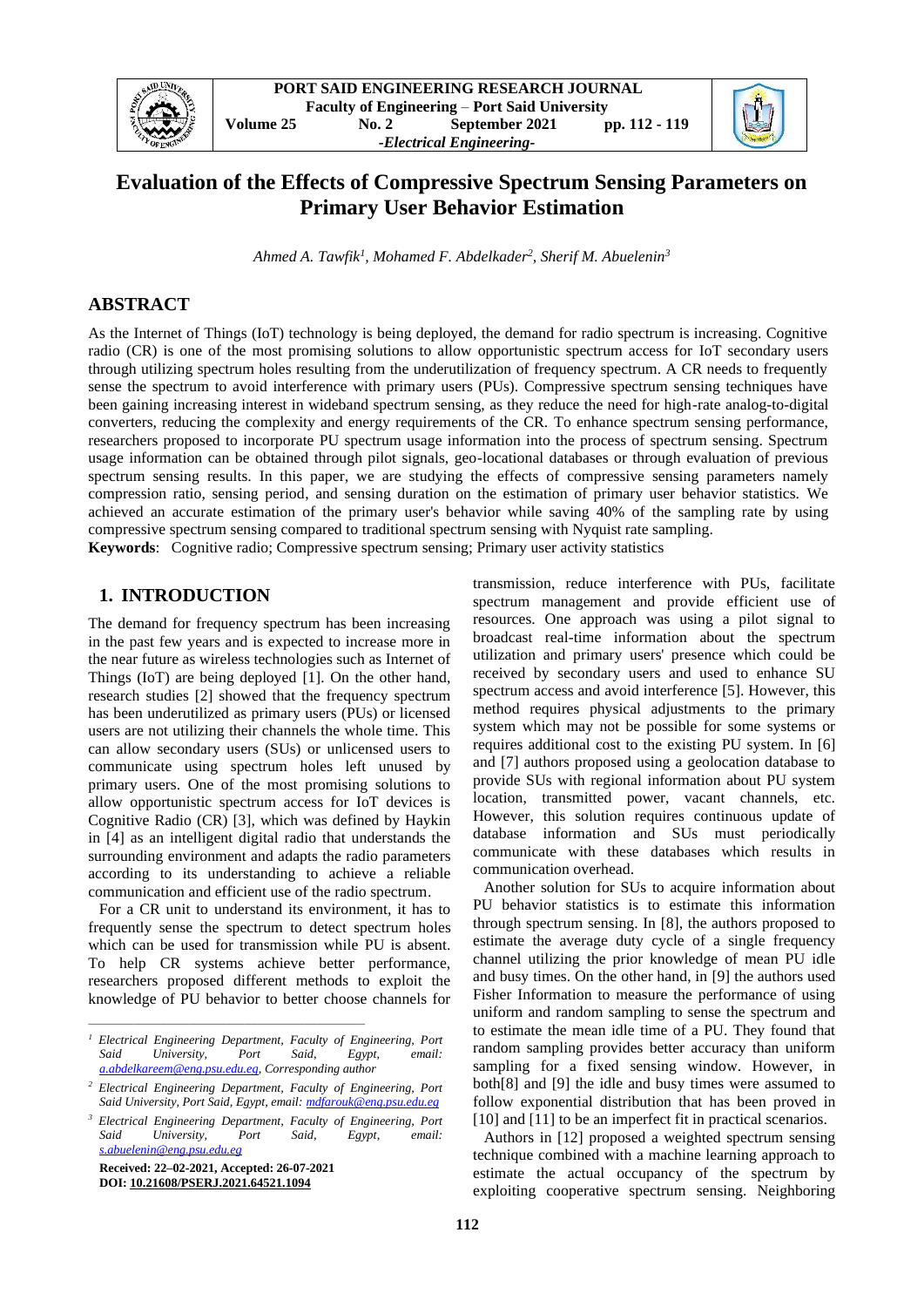SUs report their recovered spectrum occupancy to a fusion center which uses a machine learning voting algorithm to decide the actual spectrum occupancy and assigns channels back to SUs.

Based on periodic observations of PU behavior, authors in [13] used Bayesian non-parametric models and goodness of fit techniques to estimate the distributions of PU activity utilizing a cooperative spectrum sensing scheme where CR nodes having similar observation of the PU behavior are grouped together. However, the investigated results were based on a fixed number of primary users. In [14] and [15], the authors proposed a modification to the method of moments estimation technique to estimate the distribution of idle and busy times of a single channel using spectrum sensing decisions. The idle and busy periods were assumed to follow the Generalized Pareto (GP) distribution [16] which was considered a good fit in practical scenarios, and they also provided a hardware experiment to confirm their findings. However, their work was based on a single channel and the spectrum was sensed using energy detection at a high sampling rate.

For a CR unit to utilize spectrum holes and avoid interfering with PUs it needs to frequently sense radio channels. This requires sampling narrowband channels using an analog-to-digital converter (ADC) [17]. For wideband spectrum sensing, a very high sampling rate ADC or a bank of lower rate ADCs are required. This leads to higher energy consumption and increased system complexity.

Compressive sensing [18] has been proposed as a more suitable solution for wideband spectrum sensing [19]. Since the frequency spectrum is underutilized, this means it has a sparse representation [20] in frequency domain which facilitates the exploitation of compressive sensing to sample the spectrum by a sub-Nyquist rate and reconstruct the original spectrum, eliminating the need for expensive high-speed ADC. Authors in [21] used analogto-information converter (AIC) to reconstruct the PSD of the spectrum by a low number of measurements to detect the presence of primary users. In [22] a two-step compressive sensing approach was introduced. In the first step the sparsity of the signal was estimated, then in the second step the needed number of measurements for signal reconstruction was computed. Authors in [23] studied the gain in performance achieved by using a distributed compressive spectrum sensing approach where a centralized fusion centre receives the autocorrelation of the signal samples from a set of CRs, after that a recovery algorithm is used to recover the spectrum by exploiting the joint sparsity. In [24] authors incorporated PU activity statistics as prior information into two schemes to achieve a better performance in compressive spectrum sensing. In the first scheme, a prediction technique was used to predict the support of the signal at the next time instant to be used to reduce the search space for the recovery algorithm. The second scheme used the duty cycles that represent the spectrum usage to solve a weighted  $l_1$ minimization problem which achieved a better performance in spectrum recovery at lower compression ratios. However, the duty cycles of the frequency channels were assumed to be given to the CR.

In this paper, we propose the usage of compressive spectrum sensing decisions to estimate the PU behavior statistics using the modified method of moments proposed by the authors in [14] and [15]. We also study the effects of compressive spectrum sensing parameters namely compression ratio, sensing period, and sensing duration on the accuracy of the estimated PU behavior statistics over a sparse wideband spectrum having channels with different duty cycles.

This paper is organized as follows. In Section 2 we describe the system model used in our simulation. In Section 3 we discuss the process to model and estimate the behavior statistics of a PU system. In Section 4 we study the effect of compressive spectrum sensing parameters on the estimation of PU behavior statistics based on the modified method of moments estimation discussed in Section 3. And finally, we conclude the paper in Section 5.

### **2. SYSTEM MODEL**

In this work we consider a CR system consisting of a single SU sensing a sparse wideband spectrum of nonoverlapping frequency channels. The number of active PUs is random and the channel between each PU and the SU is an Additive White Gaussian Noise (AWGN) channel while the power level of the PU in each channel is assumed to be unknown. For  $L$  active PUs, the signal transmitted by each PU is denoted  $si(t)$  where  $i \in [1, L]$ . The signal received by the SU terminal can be represented as

$$
x(t) = \sum_{i=1}^{L} s_i(t) + w(t)
$$
 (1)

where  $w(t)$  is the AWGN.

By applying discrete Fourier transform (DFT) to eq. (1) we can obtain the frequency spectrum of the received signal as

$$
X = S + W \tag{2}
$$

where  $S$  denotes the transmitted signal and  $X$  is an  $N \times 1$  vector representing the received spectrum at the SU.

In order for the SU to recover the spectrum  $S$ , the SU needs to sample the received signal. To achieve that, an AIC could be used to sample the signal with a low number of samples compared to the usage of an ADC, which requires the signal to be sampled at Nyquist rate. Assuming a sparse spectrum where the number of active channels  $L$  is much smaller than the total number of channels  $N$ , the AIC can sample spectrum with a compression ratio of  $(M/N)$ , which is defined as the number of compressed measurements divided by the total length of the sparse signal, to collect  $M$  measurements. The measurement samples vector  $y$  can be represented as  $M \times 1$  vector where  $(L \leq M \leq N)$  as follows

$$
y = \Phi x = \Phi F^{-1} X \tag{3}
$$

where  $\Phi$  is the  $M \times N$  measurement matrix and  $F^{-1}$  is the  $N \times N$  inverse DFT matrix. To ensure perfect recovery of the sparse signal the measurement or sensing matrix Φ must satisfy the restricted isometry property (RIP) [25] condition which states that if there exists an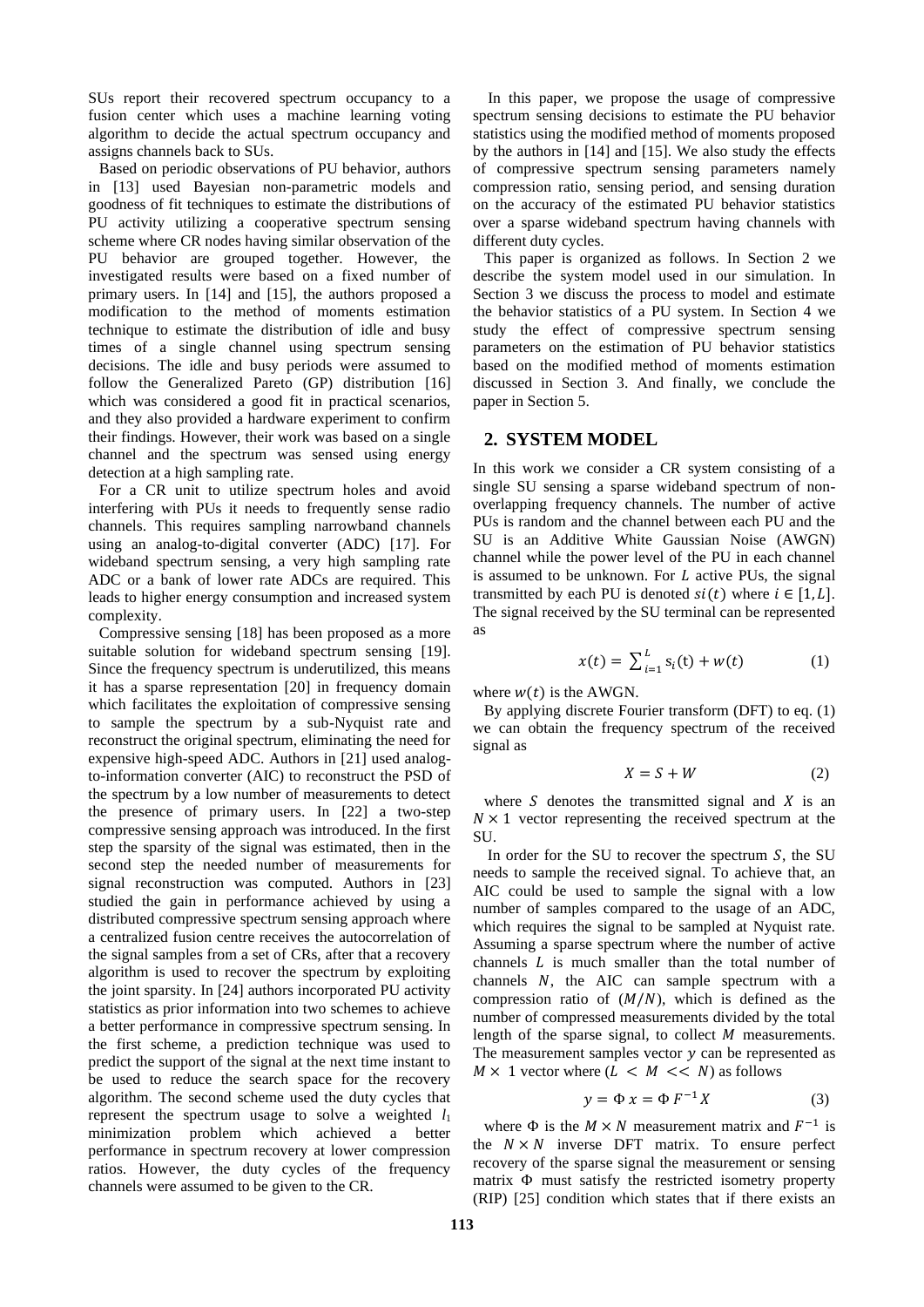isometry constant  $\delta_s$  where  $0 < \delta_s < 1$  it must satisfy the following inequality [25].

$$
(1 - \delta_s) \|x\|_{l_2}^2 \leq \|\Phi x\|_{l_2}^2 \leq (1 + \delta_s) \|x\|_{l_2}^2 \quad (4)
$$

where  $\|\cdot\|_{l_2}$  represents the  $l_2$ -norm.

This can be achieved by selecting the measurement matrix to be a Gaussian matrix and the number of measurements must be in the order of  $CL \log(N/L)$ where  $C$  is a constant. As the number of rows  $M$  is smaller than the number of columns  $N$  of the sensing matrix Φ, there would be an infinite number of solutions for this system of equations, however we are only interested in the sparsest solution. The sparsest solution for this system of equations is the minimization of  $||x||_0$ which is an NP-hard problem. A more feasible solution is to relax the problem to a  $l_1$ -norm minimization which tends to converge to the sparsest solution by solving the following convex optimization problem as in [19]

$$
\min_{x} ||x||_{l1} \text{ Subject to } y = \Phi x \tag{5}
$$

This convex optimization problem can be solved by many algorithms such as greedy algorithms like matching pursuit (MP) [26], orthogonal matching pursuit (OMP) [27], and CoSaMP [28], or convex relaxation approaches such as Basis Pursuit (BP) [29] and Basis Pursuit Denoising (BPDN) [30].

## **3. ESTIMATION OF PU STATISTICS USING COMPRESSIVE SPECTRUM SENSING**

In this paper, we consider a sparse spectrum of  $N$  nonoverlapping frequency channels. The channels were grouped into  $j$  groups and each channel has a duty cycle  $\psi_i$  where  $\psi_i \in {\Psi_1, \Psi_2, \Psi_3, ..., \Psi_j}$ . The average duty cycle  $\overline{\Psi} = \frac{1}{N}$  $\frac{1}{N} \sum_{j=1}^{N} \psi_j$  is set to a low value to reproduce a sparse domain. To model the behavior of the PU in each channel we used Continuous-Time Semi-Markov Chain (CTSMC) [31], in which the time index is considered to be continuous. According to this model the PU stays in a single state for a random amount of time then changes to the other state for a random amount of time. The state holding times (idle and busy periods) can follow any statistical distribution which differs from Continuous-Time Markov Chain where the idle/busy periods can only follow exponential distribution. Our aim is to estimate the distribution of idle/busy periods through periodic spectrum sensing by utilizing the channel states to estimate the length of idle/busy periods. If the spectrum is sensed by a high sampling rate (high-resolution modeling), this enables accurate characterization of spectrum usage which is appropriate for a short time scale as high sampling rate results in large number of samples which leads to huge memory requirement and high computational processing. On the other hand, monitoring the spectrum with a lower sampling rate (low-resolution modeling) was found to be a more accurate approach to model how a CR would observe the spectrum. In lowresolution modeling idle and busy periods were found to best fit the Generalized Pareto (GP) distribution over a wide range of radio technologies [32]. The cumulative

distribution function (CDF) of GP distribution is expressed [32] as follows:

$$
\boldsymbol{F}_{\boldsymbol{G}\boldsymbol{P}}\left(T;\mu,\lambda,\alpha\right) = 1 - \left[1 + \frac{\alpha(T-\mu)}{\lambda}\right]^{-1/\alpha} \qquad (6)
$$

where T represents time period length and  $\mu$ ,  $\lambda$ ,  $\alpha$  are location, scale and shape parameters respectively. The GP parameters satisfy these conditions:

$$
T \ge \mu \text{ for } \alpha > 0
$$
  

$$
\mu \le T \le \mu - \frac{\lambda}{\alpha} \text{ for } \alpha < 0
$$
  

$$
\mu > 0, \lambda > 0 \text{ and } \alpha < 1/2
$$

The mean  $E\{T\}$  and the variance  $V\{T\}$  are given in [32] as

$$
\mathbb{E}\{T\} = \mu + \frac{\lambda}{1-\alpha} \tag{7}
$$

$$
\mathbb{V}\{T\} = \frac{\lambda^2}{(1-\alpha)^2 (1-2\alpha)}\tag{8}
$$

Another important parameter to consider when modeling the PU behavior in this work is the duty cycle (DC) which characterizes the spectrum usage and defined as the portion of time that a channel is busy or the probability of finding a channel used by a PU. In (CTSMC) model the duty cycle denoted by Ψ can be expressed in [31] as follows:

$$
\Psi = \frac{\mathbb{E}\{T_{busy}\}}{\mathbb{E}\{T_{busy}\} + \mathbb{E}\{T_{idle}\}}\tag{9}
$$

where  $\mathbb{E}\left\{T_{busy}\right\}$  is the mean value of busy periods and  $\mathbb{E}\{T_{idle}\}\$ is the mean of idle periods.

In our simulations each channel was assigned a sequence of idle and busy periods  $T_{i,n}$  where  $i = 0$  for idle and 1 for busy and  $'n'$  represent the number of periods. These periods were chosen to follow GP distribution and the GP distribution parameters were selected to reproduce each duty cycle value using eqs. (7) and (9). To simulate the signal transmitted by PUs, the sequence of the periods in each channel is sampled to binary ones and zeros to represent the channel states, then the ones are multiplied by a random complex number to represent the power of the transmitted signal. The binary samples can be represented in an  $N \times V$  matrix, where N is the number of channels and  $V$  is the number of samples in a certain sensing duration which refers to how long the spectrum was sensed. The longer the SU monitors the spectrum, the more it can accurately estimate the behavior of the PU. Then random Gaussian noise is added to the samples to model an AWGN channel.

We then consider a SU sensing the spectrum every  $T_s$ seconds to estimate the behavior of the PU in each channel. Basis Pursuit Denoising (BPDN), which solves the following convex minimization problem as in [30] was chosen to recover the spectrum through the measurement samples acquired by the SU,

$$
\min_{x} \|x\|_{l1} + \lambda \|y - \Phi x\|_{2}^{2}
$$
 (10)

where  $\lambda$  is a penalty parameter that can be estimated if noise variance is known. Each column of the  $N \times V$ matrix which represents the spectrum at a given moment of time is multiplied by  $M \times N$  sensing matrix to acquire the needed compressed measurements for BPDN to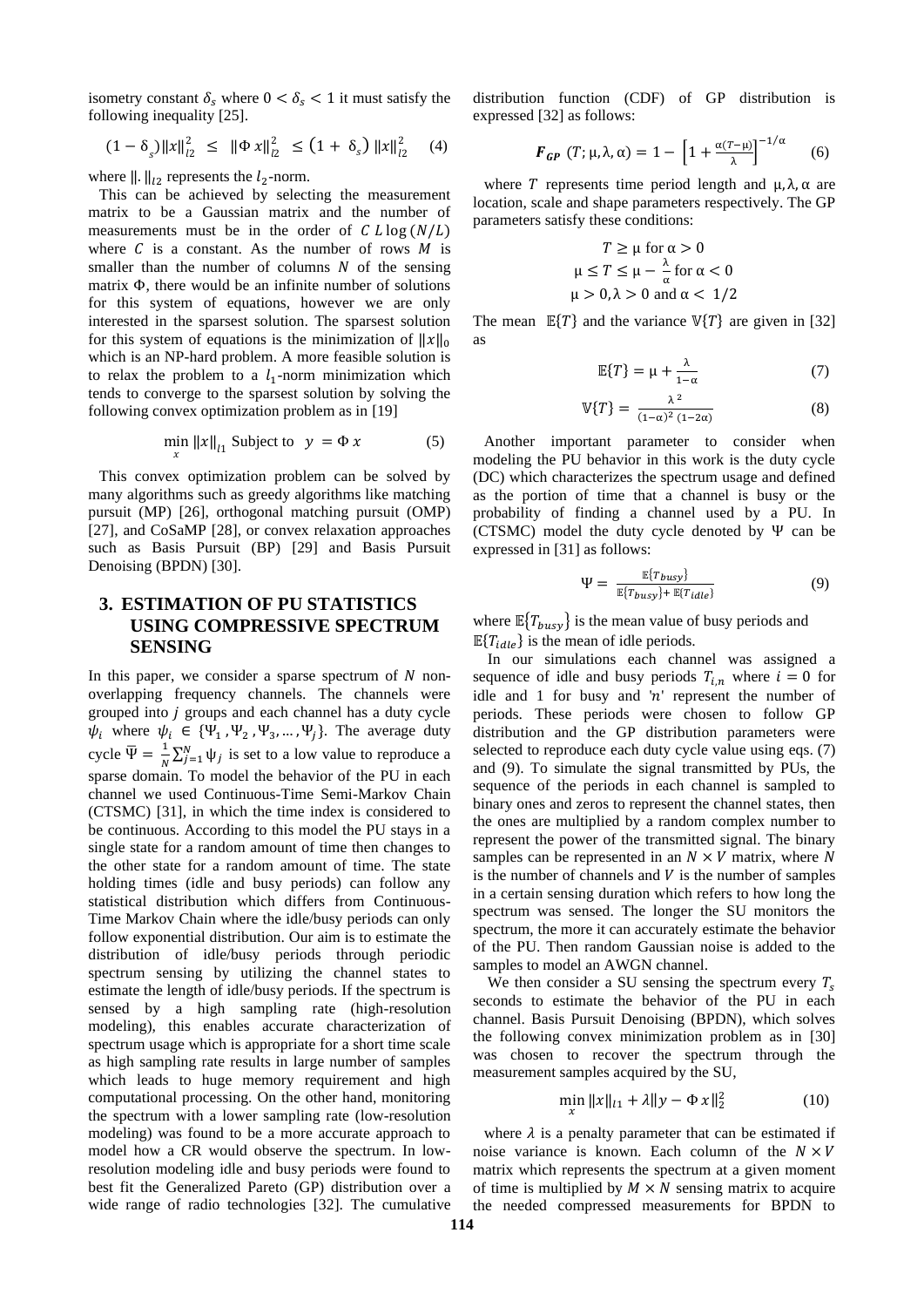reconstruct the spectrum. The binary spectrum decisions are then used for the estimation of the distribution of idle and busy periods and the duty cycle of each channel.

#### **3.1. Periods Reconstruction and Mean and Variance Estimation**

The binary decisions obtained from spectrum sensing are utilized for reconstruction of the lengths of the idle and busy periods as shown in Fig. 1. The time between two state changes (denoted by  $T_i$ ) is considered an estimate of the real activity period where  $i = 1$  represents a busy

period and  $i = 0$  represents an idle period. Thus, activity (idle/busy) periods of the PU in each channel can be estimated as integer multiples of the sensing period  $T_s$ , which is defined as the time between two sensing events (i.e.  $\{\hat{T}_{i,n}\}=KT_s$  or  $(K+1)T_s$ ) according to the position where the sensing started with respect to the original period, where  $'K'$  is an integer representing the number of consecutive binary decisions of the same channel state and ' $n$ ' represents the index of the periods. To model the estimation error, the estimated period  $\widehat{T}_i$ can be rewritten as

$$
\widehat{T}_i = \left(\left\lfloor \frac{r_i}{r_s} \right\rfloor + \xi\right) T_s \tag{11}
$$

where  $\xi \in \{0,1\}$  is a Bernoulli random variable and  $|.|$  is the floor operator.

As shown in Fig. 1 the actual activity period  $T_0$  can be estimated in three ways:

- 1) ES1:  $\hat{T}_0 = t_b t_a$ , where the estimated period would be an underestimation of the actual period.
- 2) ES2:  $\hat{T}_0 = t_y t_x$ , where the estimated period would be an overestimation of the actual period.
- 3) ES3:  $\hat{T}_0 = \frac{(t_b t_a) + (t_y t_x)}{2}$  $\frac{2^{+(x-y)-tx}}{2}$ , where the estimated period would be a more accurate estimation of the actual period.

The minimum activity period (denoted as  $\mu_i$ ) can be estimated as

$$
\hat{\mu}_i = \min(\hat{T}_i) = \left\lfloor \frac{\mu_i}{T_s} \right\rfloor \tag{12}
$$

Given a set of  $N_p$  periods the mean and variance of the periods can be calculated as

$$
\mathbb{E}(\hat{T}_i) = \frac{1}{N_p} \sum_{n=1}^{N_p} \hat{T}_{i,n} \tag{13}
$$

$$
\mathbb{V}(\hat{T}_i) = \frac{1}{N_{p-1}} \sum_{n=1}^{N_p} (\hat{T}_{i,n} - \mathbb{E}(\hat{T}_i))^2 \qquad (14)
$$



**Figure 1: Channel binary decisions used to estimate**  activity periods.  $S_1$ ,  $S_0$  represent busy and idle states respectively while  $T_s$  represents the sampling period

(sensing period), and  $T_0$  is an actual idle period.

### **3.2. Estimation of the Distribution of PU Activity Periods**

The Method of Moments (MoM) can be used to estimate the distribution of the PU activity periods accurately when they are supposed to follow a specific distribution. It can also estimate the distribution of the idle and busy periods without the need to store the history of periods' values as the mean and variance can be calculated recursively for each new reconstructed period. According to MoM we can firstly estimate the mean and variance (moments) of the periods following GP distribution as in eqs. (13) and (14). Then the parameters of the GP distribution can be calculated using the moments as follows

$$
\widehat{\alpha} = \frac{1}{2} \left( 1 - \frac{(\mathbb{E}(\widehat{T}_i) - \widehat{\mu}_i)^2}{\mathbb{V}(\widehat{T}_i)} \right) \tag{15}
$$

$$
\hat{\lambda} = \frac{1}{2} \left( 1 + \frac{(\mathbb{E}(\hat{T}_i) - \hat{\mu}_i)^2}{\mathbb{V}(\hat{T}_i)} \right) \left( \mathbb{E}(\hat{T}_i) - \hat{\mu}_i \right) \tag{16}
$$

where  $\hat{\alpha}$  and  $\hat{\lambda}$  are the estimated shape and scale parameters respectively. The location parameter for the GP distribution represents the minimum activity period which can be estimated as in eq. (12). SU can acquire the knowledge about the minimum activity period through pilot signals broadcasting primary system's information locally or if the wireless technology of the primary system has a known standard.

The authors of [14] and [15] proposed a modified version of MoM where the mean and variance estimated from the reconstructed periods using MoM needed to be corrected with respect to the used estimation method as follows

$$
\mathbb{E}(\tilde{T}_i) = \mathbb{E}(\hat{T}_i) + 2T_s \quad \text{for ES1} \tag{17. a}
$$

$$
\mathbb{E}(\tilde{T}_i) = \mathbb{E}(\hat{T}_i) - 2T_s \quad \text{for ES2} \tag{17.b}
$$

$$
\mathbb{E}(\tilde{T}_i) = \mathbb{E}(\tilde{T}_i) \quad \text{for ES3} \quad (17.c)
$$

$$
\mathbb{V}(\tilde{T}_i) = \mathbb{V}(\hat{T}_i) - T_s^2/6 \text{ for all ES } (17. d)
$$

where  $\mathbb{E}(\tilde{T}_i)$ ,  $\mathbb{V}(\tilde{T}_i)$  are the corrected mean and variance  $\mathbb{E}(\hat{T}_i)$ ,  $\mathbb{V}(\hat{T}_i)$  are the estimated mean and variance.

After the estimation of the GP distribution parameters, the Cumulative Distribution Functions (CDFs) for the idle and busy periods of each channel are calculated according to eq. (6) using the estimated parameters. To study the effect of the compression ratio, sensing period, and sensing duration utilized by the compressive spectrum sensing scheme on the accuracy of the estimation of PU behavior, Kolmogorov-Smirnov (KS) distance  $D_{ks}$  was used to compare the CDFs of both the actual and the estimated periods as follows

$$
D_{ks} = \sup_{T_i} |F_{T_i}(T_i) - F_{\hat{T}_i}(\hat{T}_i)| \qquad (18)
$$

where  $F_{T_i}(T_i)$  is the CDF of the actual activity periods and  $F_{\hat{T}_i}(\hat{T}_i)$  is the CDF of the estimated activity periods.

Finally, we can estimate the duty cycle of the channels by calculating the mean of idle and busy periods using eq. (13) then the duty cycle can be calculated using eq. (9). To measure the accuracy of the estimated duty cycles we used Root Mean Square Error (RMSE) defined as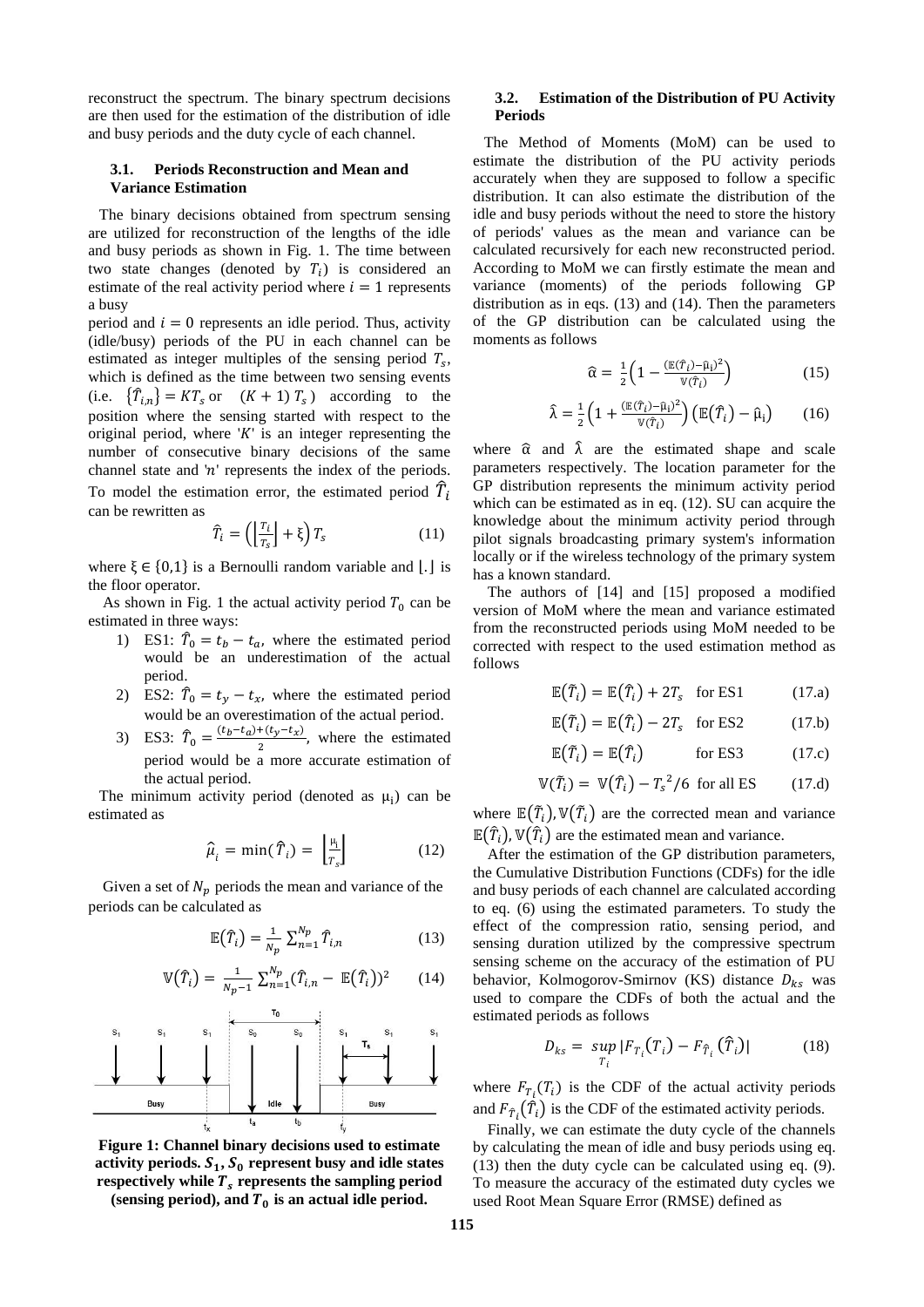$$
RMSE = \sqrt[2]{\frac{1}{N} \sum_{n=1}^{N} (\Psi_n - \widehat{\Psi}_n)^2}
$$
 (19)

where  $\Psi_n$  denotes the actual duty cycle value,  $\hat{\Psi}_n$  denotes the estimated duty cycle and  $N$  is the number of channels.

### **4. SIMULATION AND EVALUATION**

In our simulation we consider a single SU observing a frequency domain of 128 non-overlapping channels. Channels were divided into 7 groups and each group has a duty cycle  $\psi$  where  $\psi \in \Psi \approx$ {0.01, 0.05,0.1,0.3,0.5, 0.7,0.9}. The number of channels per group was chosen to achieve a mean duty cycle  $\overline{\Psi}$  = 0.1 to represent a sparse frequency domain to be suitable for compressive spectrum sensing. In order to model the idle and busy periods of the primary system in each channel, periods were randomly drawn from the GP distribution where the parameters were chosen as in Table 1 to reproduce the channels' duty cycles by using eqs. (7) and (9). The parameters were selected as in the table to give PU behavior similar to that in [14], and to simulate the parameters of a real scenario like the parameters in [33]. The received signal at the SU is assumed to have a signal-to-noise ratio (SNR) of 30 dB. The Basis Pursuit Denoising (BPDN) algorithm is used by the SU to recover the spectrum which was sensed every  $T_s$  seconds to produce a binary decision sequence for each channel, 1 if channel is occupied and 0 if channel is vacant.

The binary decisions are then used to estimate the idle and busy periods of the PU in each channel using ES3 method. After that, the GP distribution parameters and the distribution of the periods are estimated, and KS distance is calculated to evaluate the estimation error. In this paper, we investigated the results for duty cycles of 0.3, 0.5 and 0.7 as opposed to the results in [14] which only evaluated the results for only a duty cycle of 0.5. We did not investigate the results for too low or too high duty cycle values as channels with these duty cycles were assumed to be always idle or always busy, respectively. Our evaluation results show a similar KS

| <b>Duty Cycle</b><br>(DC) | $\mu_1$ | $\lambda_1$ | $\alpha_1$ | $\mu_0$ | $\lambda_0$ | $\alpha_0$ |
|---------------------------|---------|-------------|------------|---------|-------------|------------|
| 0.29                      | 0.5     | 0.35        | 0.0094     | 0.5     | 1.55        | 0.0134     |
| 0.5                       | 0.5     | 0.5         | 0.010      | 0.5     | 0.5         | 0.010      |
| 0.71                      | 0.5     | 1.28        | 0.011      | 0.5     | 0.22        | 0.0099     |

**Table 1: GP parameters used in the simulation**

distance performance for the estimation of the distribution of the periods as achieved in [14] and [15].

We firstly consider the effect of the compression ratio on the estimation of the distributions of the periods and the duty cycles. Fig. 2 (a) shows that the estimation of the distribution of busy periods is acceptable ( $D_{ks} < 0.1$ ) if the number of measurements  $M$  is in the order of  $O(L_{max} \log(N/L_{max}))$  as  $L_{max}$  denotes the maximum number of expected active PUs which can be seen at compression ratio  $\geq 0.5$ . At lower compression ratios (lower number of measurements) the accuracy of spectrum sensing decreases due to false alarms and miss detections which leads to a reduced estimation accuracy. A similar behavior for the estimation performance of idle periods distribution was observed. Fig. 2 (b) shows that at lower compression ratios the RMSE of duty cycles estimation is considerably high due to the imperfect spectrum sensing while at higher compression ratios the estimation of the duty cycles gets much better (RMSE < 5 × 10−3 ). Although a high compression ratio can provide accurate estimation, it costs CR units more sampling effort and more power consumption.

Secondly, we study the effect of the employed sensing period  $(T_s)$ . As shown in Fig. 3 (a), at a compression ratio of 0.6 (high compression ratio was chosen so that estimation error is a function of sensing period only) the distribution of busy periods could be estimated with a mean KS distance < 0.1 (KS distance averaged over all channels in the same channel group) when  $T_s$  is lower than the minimum period  $\mu_i$  as proposed in [14], but at the cost of high power consumption. However, if the employed  $T_s$  increased beyond the  $\mu_i$  the accuracy of the estimation deteriorates due to skipping the periods having values greater than or equal to  $\mu_i$  which results in overestimation of the mean value of idle and busy periods. So, the appropriate value of  $T_s$  would be to equal  $\mu_i$  which minimizes the sensing overhead and power consumption, and in the same time provides good estimation accuracy. Similar results were obtained for idle periods distribution estimation. Fig. 3 (b) shows that the estimation of the duty cycles is slightly affected by the employed  $T_s$  as the duty cycle is calculated as the mean of busy periods divided by the sum of the mean of idle and busy periods leading to a slight effect as both mean values are overestimated together at higher  $T_s$ .

Finally, we evaluate the effect of the sensing duration. Fig. 4 (a) and (b) show that the estimation of the distribution of the activity periods as well as the estimation of the duty cycles can be enhanced if the spectrum sensing duration is increased as MMoM can give a better estimation when the sample size (the number of reconstructed periods) increases.

### **5. CONCLUSIONS**

Compressive sensing is a suitable solution for wideband spectrum sensing. It allows CR units to sample the spectrum with sub-Nyquist rates instead of Nyquist sampling required by other spectrum sensing techniques. The knowledge of spectrum usage statistics can benefit SUs to perform spectrum sensing efficiently. It also helps in spectrum management and interference mitigation. Providing statistical information about PU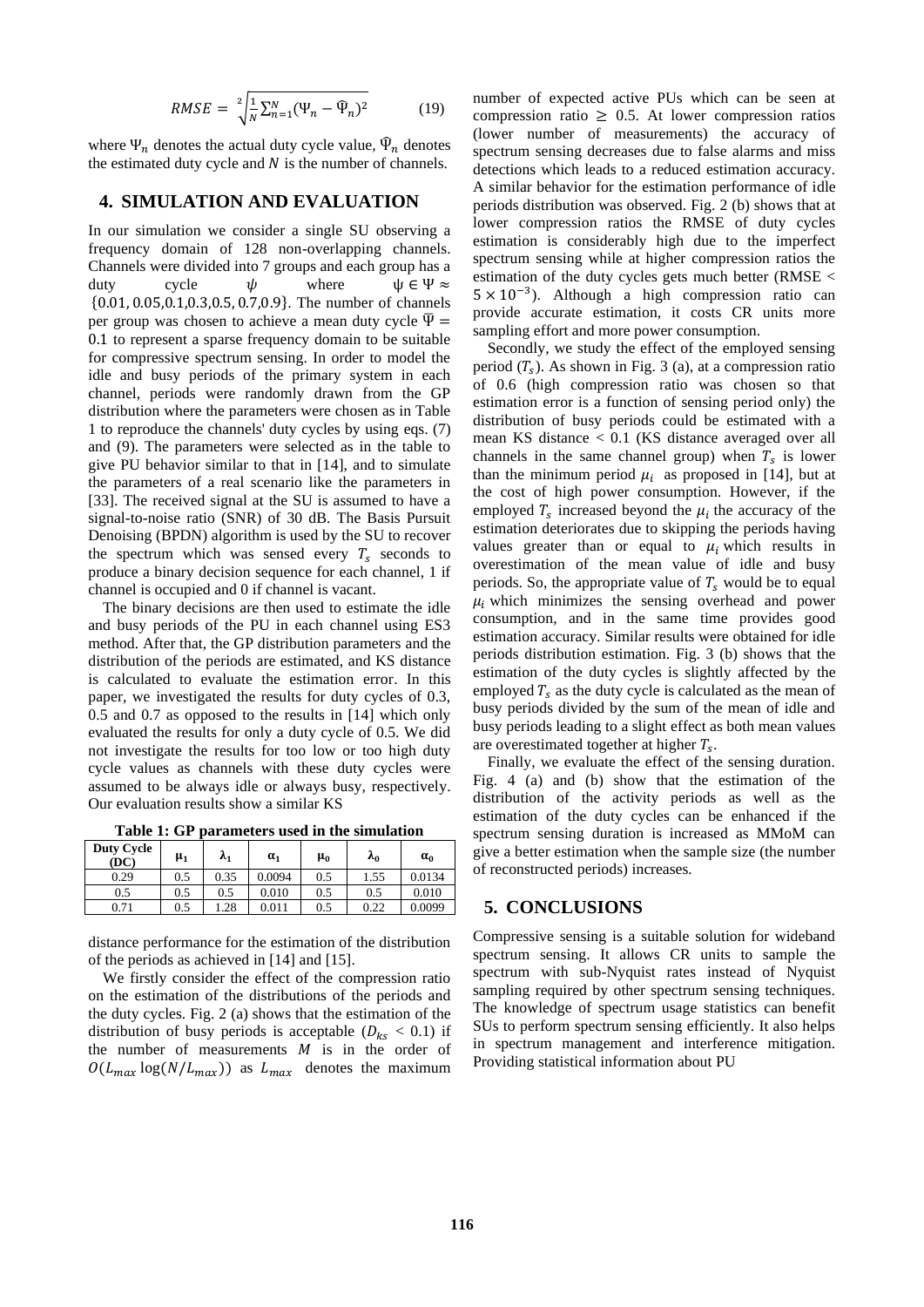

**Figure 2: (a) Mean KS distance of busy periods distribution estimation at different compression ratio values, at**   $T_s = 0.5$  s, and (b) RMSE of duty cycle estimation at different compression ratio values, at  $T_s = 0.5$  s, and sensing **duration = 24 hours.**



**Figure** 3: (a) Mean KS distance of busy periods distribution estimation at different  $T_s$  values at a compression **ratio of 0.6, and (b) RMSE of duty cycle estimation at different**  $T_s$  **values at a compression ratio of 0.6, and sensing duration = 24 hours**.



**Figure 4:(a) Mean KS distance of busy periods distribution estimation at different sensing durations, at**  $T_s = 0.5$ **s** and a compression ratio of 0.6, and (b) RMSE of duty cycle estimation at different sensing durations, at  $T_s$  = **0.5 s and at a compression ratio of 0.6.**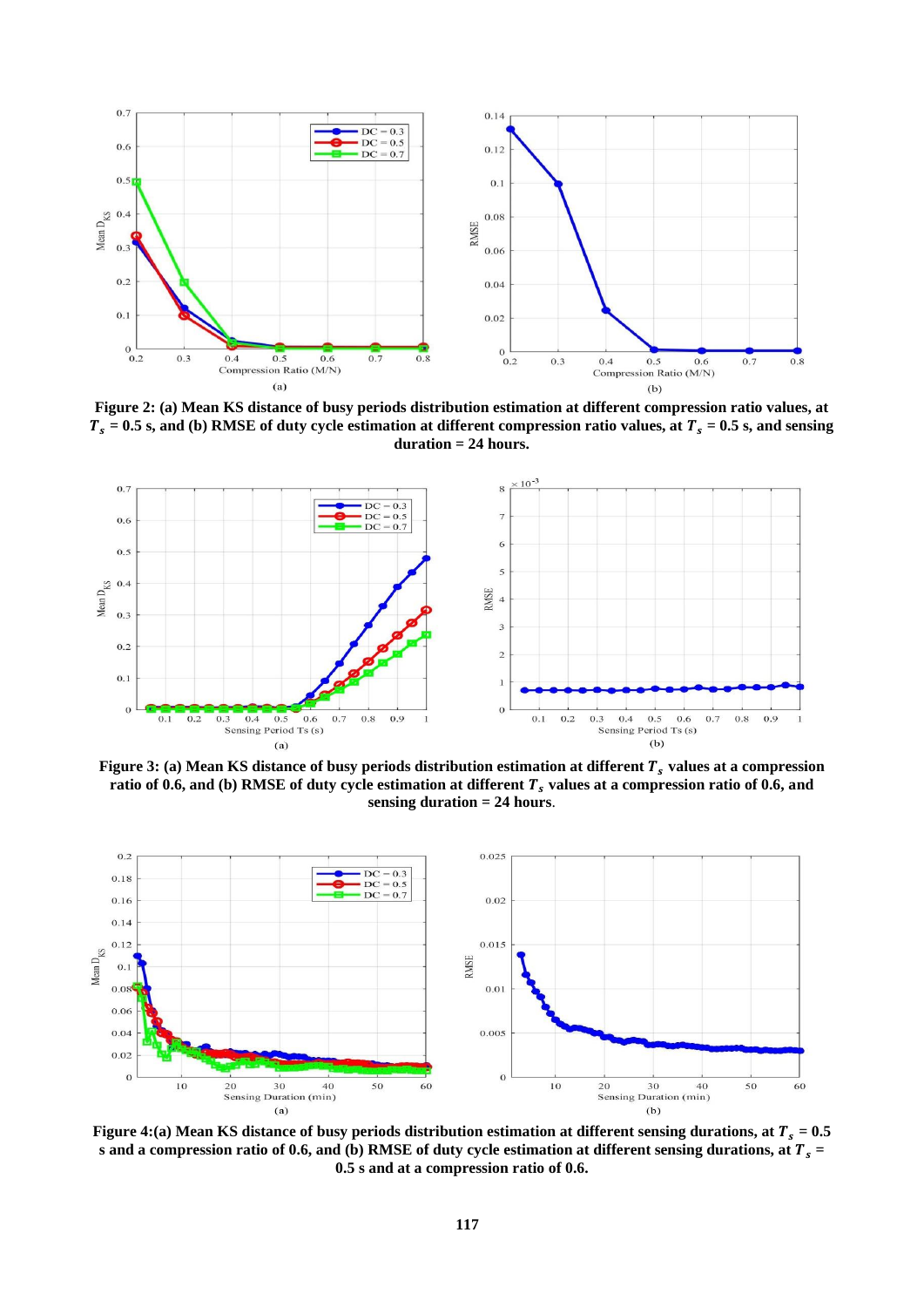activity to SUs through pilot signals and geo-located databases is not suitable for low resources CR units and for the instantaneous change of the spectrum occupancy. In this paper, we studied the effects of compressive spectrum sensing on the estimation of PU activity statistics. We showed that the distribution of idle and busy periods and the duty cycle of the channels can be estimated accurately using compressive spectrum sensing measurements while saving 40% of the Nyquist rate sampling needed by other sensing techniques. This can be achieved by choosing a sensing period below or equal to the minimum activity period and by selecting a compression ratio that provides enough measurements considering the maximum number of expected active PUs and a long sensing duration. These results can open the door for more efficient compressive spectrum sensing algorithms.

#### **Credit Authorship Contribution Statement:**

**Ahmed A. Tawfik**: Methodology, Writing Original Draft, Software.

**Mohamed F. Abdelkader**: Conceptualization, Review and Editing, Supervision.

**Sherif M. Abuelenin:** Supervision, Review and Editing.

#### **Declaration of competing Interest**

The authors declare that they have no known competing financial interests or personal relationships that could have appeared to influence the work reported in this paper.

#### **References**

- [1] A. A. Khan, M. H. Rehmani, and A. Rachedi, "Cognitive-Radio-Based Internet of Things: Applications, Architectures, Spectrum Related Functionalities, and Future Research Directions," IEEE Wireless Communications, vol. 24, no. 3, Art. no. 3, 2017.
- [2] I. F. Akyildiz, W.-Y. Lee, M. C. Vuran, and S. Mohanty, "NeXt generation/dynamic spectrum access/cognitive radio wireless networks: A survey," Computer networks, vol. 50, no. 13, pp. 2127-2159, 2006.
- [3] J. Mitola and G. Q. Maguire, "Cognitive radio: making software radios more personal," IEEE Personal Communications, vol. 6, no. 4, pp. 13-18, 1999.
- [4] S. Haykin, "Cognitive radio: brain-empowered wireless communications," IEEE Journal on Selected Areas in Communications, vol. 23, no. 2, pp. 201- 220, 2005.
- [5] P. Houze, S. B. Jemaa, and P. Cordier, "Common pilot channel for network selection," in 2006 IEEE 63rd Vehicular Technology Conference, 2006, vol. 1: IEEE, pp. 67-71.
- [6] J. Wang, G. Ding, Q. Wu, L. Shen, and F. Song, "Spatial-temporal spectrum hole discovery: a hybrid spectrum sensing and geolocation database framework," Chinese Science Bulletin, vol. 59, no. 16, pp. 1896-1902, 2014.
- [7] Z. Qin, L. Wei, Y. Gao, and C. G. Parini, "Compressive spectrum sensing augmented by geolocation database," in 2015 IEEE Wireless Communications and Networking Conference Workshops (WCNCW), 2015: IEEE, pp. 170-175.
- [8] W. Gabran, C.-H. Liu, P. Pawelczak, and D. Cabric, "Primary user traffic estimation for dynamic spectrum access," IEEE Journal on Selected Areas in Communications, vol. 31, no. 3, pp. 544-558, 2013.
- [9] Q. Liang, M. Liu, and D. Yuan, "Channel estimation for opportunistic spectrum access: Uniform and

random sensing," IEEE Transactions on Mobile Computing, vol. 11, no. 8, pp. 1304-1316, 2011.

- [10]S. Geirhofer, L. Tong, and B. M. Sadler, "Dynamic spectrum access in WLAN channels: Empirical model and its stochastic analysis," in Proceedings of the first international workshop on Technology and policy for accessing spectrum, 2006, pp. 14-es.
- [11]L. Stabellini, "Quantifying and modeling spectrum opportunities in a real wireless environment," in 2010 IEEE Wireless Communication and Networking Conference, 2010: IEEE, pp. 1-6.
- [12]B. Khalfi, A. Zaid, and B. Hamdaoui, "When machine learning meets compressive sampling for wideband spectrum sensing," in 2017 13th International Wireless Communications and Mobile Computing Conference (IWCMC), 2017, pp. 1120– 1125.
- [13]W. Saad, Z. Han, H. V. Poor, T. Basar, and J. B. Song, "A cooperative bayesian nonparametric framework for primary user activity monitoring in cognitive radio networks," IEEE Journal on Selected Areas in Communications, vol. 30, no. 9, pp. 1815- 1822, 2012.
- [14]A. Al-Tahmeesschi, M. López-Benítez, J. Lehtomäki, and K. Umebayashi, "Accurate estimation of primary user traffic based on periodic spectrum sensing," in 2018 IEEE Wireless Communications and Networking Conference (WCNC), 2018: IEEE, pp. 1- 6.
- [15]M. López-Benítez, A. Al-Tahmeesschi, D. K. Patel, J. Lehtomäki, and K. Umebayashi, "Estimation of primary channel activity statistics in cognitive radio based on periodic spectrum sensing observations," IEEE Transactions on Wireless Communications, vol. 18, no. 2, pp. 983-996, 2018.
- [16]J. R. Hosking and J. R. Wallis, "Parameter and quantile estimation for the generalized Pareto distribution," Technometrics, vol. 29, no. 3, pp. 339- 349, 1987.
- [17]T. Yucek and H. Arslan, "A survey of spectrum sensing algorithms for cognitive radio applications, IEEE Communications Surveys & Tutorials, vol. 11, no. 1, pp. 116-130, 2009.
- [18]E. J. Candès and M. B. Wakin, "An introduction to compressive sampling," IEEE Signal Processing Magazine, vol. 25, no. 2, pp. 21-30, 2008.
- [19]Z. Tian and G. B. Giannakis, "Compressed sensing for wideband cognitive radios," in 2007 IEEE International Conference on Acoustics, Speech and Signal Processing-ICASSP'07, 2007, vol. 4: IEEE, pp. IV-1357-IV-1360.
- [20]Z. Qin, J. Fan, Y. Liu, Y. Gao, and G. Y. Li, "Sparse representation for wireless communications: A compressive sensing approach," IEEE Signal Processing Magazine, vol. 35, no. 3, pp. 40-58, 2018.
- [21]Y. L. Polo, Y. Wang, A. Pandharipande, and G. Leus, "Compressive wide-band spectrum sensing," in 2009 IEEE International Conference on Acoustics, Speech and Signal Processing, 2009: IEEE, pp. 2337-2340.
- [22]Y. Wang, Z. Tian, and C. Feng, "Sparsity order estimation and its application in compressive spectrum sensing for cognitive radios," IEEE Transactions on Wireless Communications, vol. 11, no. 6, pp. 2116-2125, 2012.
- [23]Y. Wang, A. Pandharipande, Y. L. Polo, and G. Leus, "Distributed compressive wide-band spectrum sensing," in 2009 Information Theory and Applications Workshop, 2009: IEEE, pp. 178-183.
- [24]O. M. Eltabie, M. F. Abdelkader, and A. M. Ghuniem, "Incorporating Primary Occupancy Patterns in Compressive Spectrum Sensing," IEEE Access, vol. 7, pp. 29096-29106, 2019.
- [25]R. Baraniuk, M. Davenport, R. DeVore, and M. Wakin, "A simple proof of the restricted isometry property for random matrices," Constructive Approximation, vol. 28, no. 3, pp. 253-263, 2008.